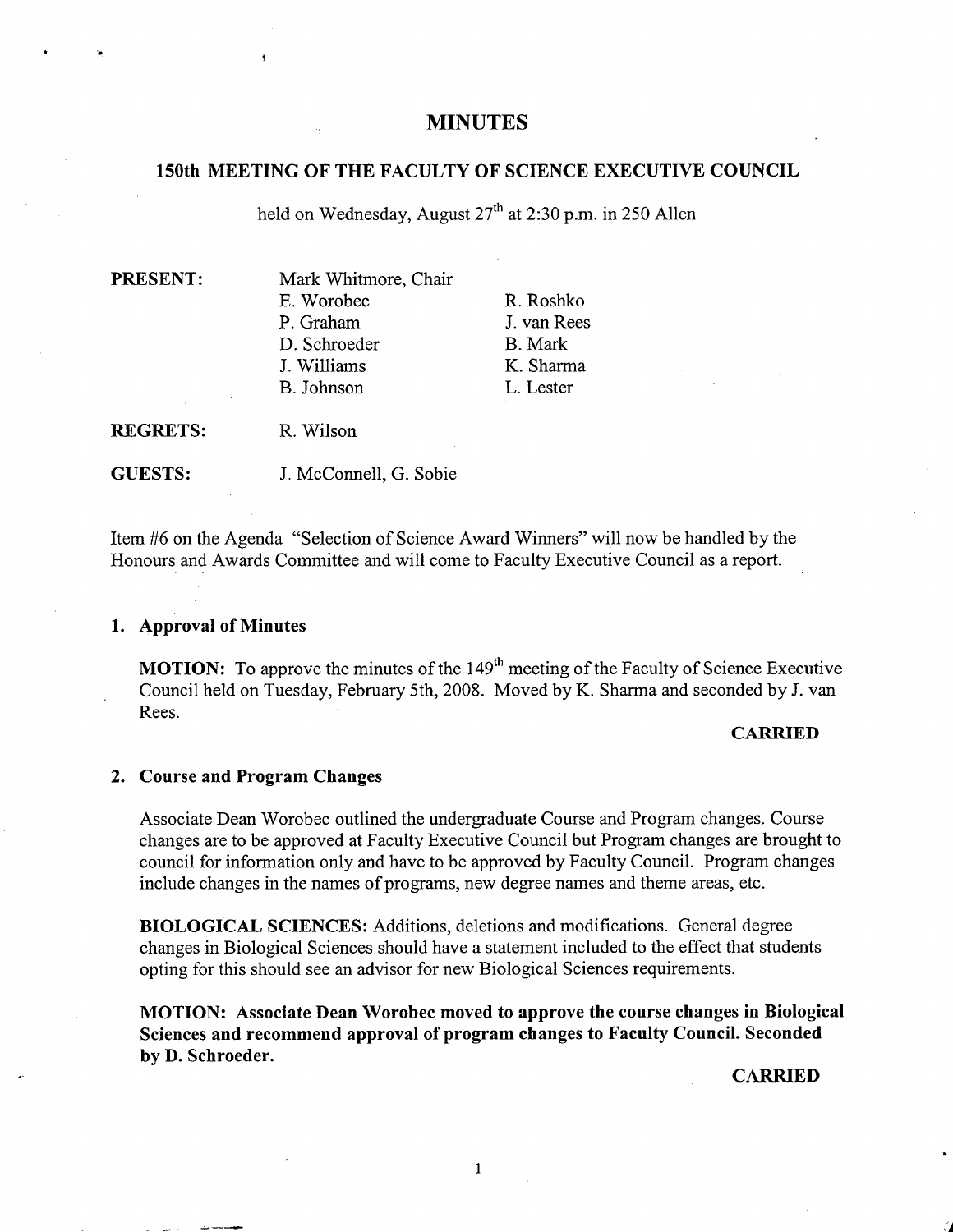New courses will be introduced to the Biotechnology program, such as a Biosystems Engineering course, introduction of the B.Sc. Major Degree in Biotechnology and introduction of an Honours and Majors Co-op option.

**MOTION: Associate Dean Worobec moved recommendation of Biotechnology program changes. Seconded by J. McConnell.** 

#### **CARRIED**

**CHEMISTRY:** Dr. Worobec outlined the course changes and program modifications in Chemistry. There will be a change to the entry requirements for the B.Sc. Honours and B.Sc. Major Degree programs in Chemistry.

**MOTION: B. Worobec moved to approve the course changes in Chemistry and recommend program modifications to Faculty Council for approval. Seconded by J. McConnell.** 

#### **CARRIED**

**COMPUTER SCIENCE:** Minor course modifications and addition of a math course (MATH 1210) as an equivalent for entering the Computer Science Honours and Major programs.

**MOTION: Associate Dean Worobec moved approval of course changes and recommend program changes to Faculty Council for approval. Seconded by J. McConnell.** 

#### **CARRIED**

**MATHEMATICS:** Prerequisite changes for the most part, deletion of old course numbers and one addition.

**MOTION: B. Worobec moved approval of course changes, additions, deletions and modifications as listed. Seconded by B. Johnson.** 

**CARRIED** 

**MICROBIOLOGY:** Introduction of a second year course.

**MOTION: B. Worobec moved approval of the introduction of a second year course. Seconded by J. van Rees.** 

#### **CARRIED**

**PHYSICS & ASTRONOMY:** Addition of courses, modification of an existing course.

**MOTION: B. Worobec moved approval of changes to Physics courses with modification an existing course. Seconded by K. Sharma.** 

#### **CARRIED**

**MOTION #2: B Worobec moved approval of course description changes due to deletion of Math 1530. Seconded** by K. **Sharma. CARRIED**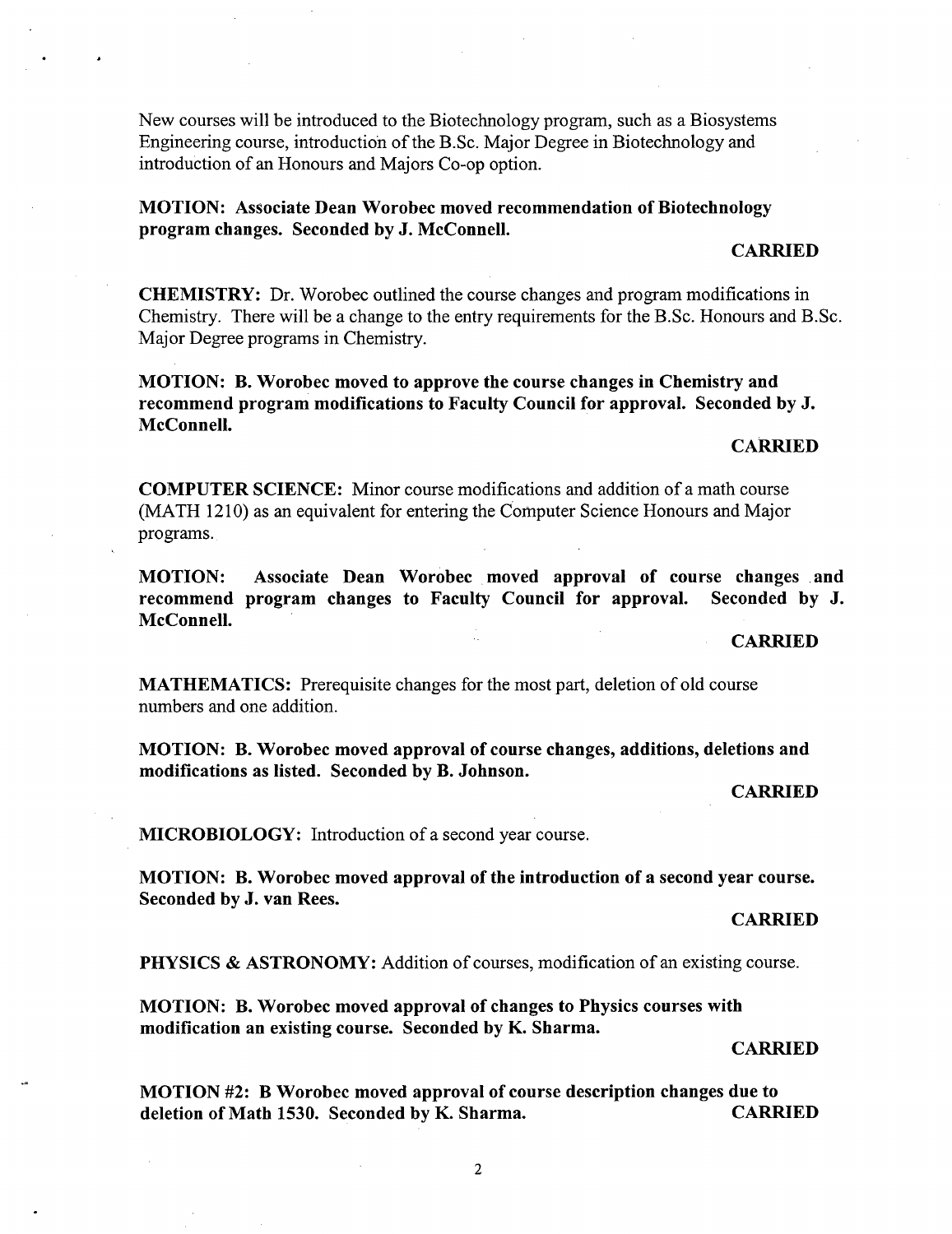**MOTION #3: B. Worobec moved to have the rest of the changes approved through the Faculty. Seconded by B. Mark.** 

#### **CARRIED**

Introduction of a third stream to the Physics and Astronomy Honours Degree program, Medical and Biological Physics.

**MOTION: B. Worobec moved to recommend approval of program changes to Majors and Honors courses. Seconded** by K. **Sharma.** 

#### **CARRIED**

**STATISTICS:** Modifications to courses, additions and deletions.

**MOTION: B. Worobec moved approval of course changes in Statistics. Seconded**  by **B. Johnson.** 

#### **CARRIED**

Program changes include modifications to programs, such as deletion and addition of courses, changes to Major and Minor programs, time to completion and GPA, and more math courses offered. Modifcations to the requirements of the Statistics Honours, Major, and Minor degrees, Statistic-Actuarial Mathematics Joint Honours, Statistics-Mathematics Joint Honours and Statistics-Economics Joint Honours degtees. An error was noted in the joint Math/Stats program. It was proposed that there be a change in year four from 6 credit hours to 3 credit hours (page 90).

**MOTION: B. Worobec moved to recommend to Faculty Council approval of all program changes in Statistics with the change in the joint Math/Stats program from 6 credit hours to 3 credit hours. Seconded by J. Williams.** 

#### **CARRIED**

#### Modification to Minors (page 93)

**MOTION: B. Worobec moved approval of the changes to the list of minors. Seconded**  by **B. Johnson.** 

#### **CARRIED**

**MOTION: B. Worobec moved to open up minor options for students. For example a minor could be in materials, with courses from chemistry, mathematics etc. Dr. Whitmore put this on hold for the time being, and will revisit it.** 

# **3. Graduate Course Changes**

Associate Dean Peter Graham outlined the course changes in Biological Sciences, Mathematics, Microbiology and Physics and Astronomy. The Graduate Committee on Courses has already approved the course changes.

**Microbiology:** Introduction of four new graduate courses.

**MOTION: P. Graham moved to recommend approval of Microbiology courses** 

 $\overline{3}$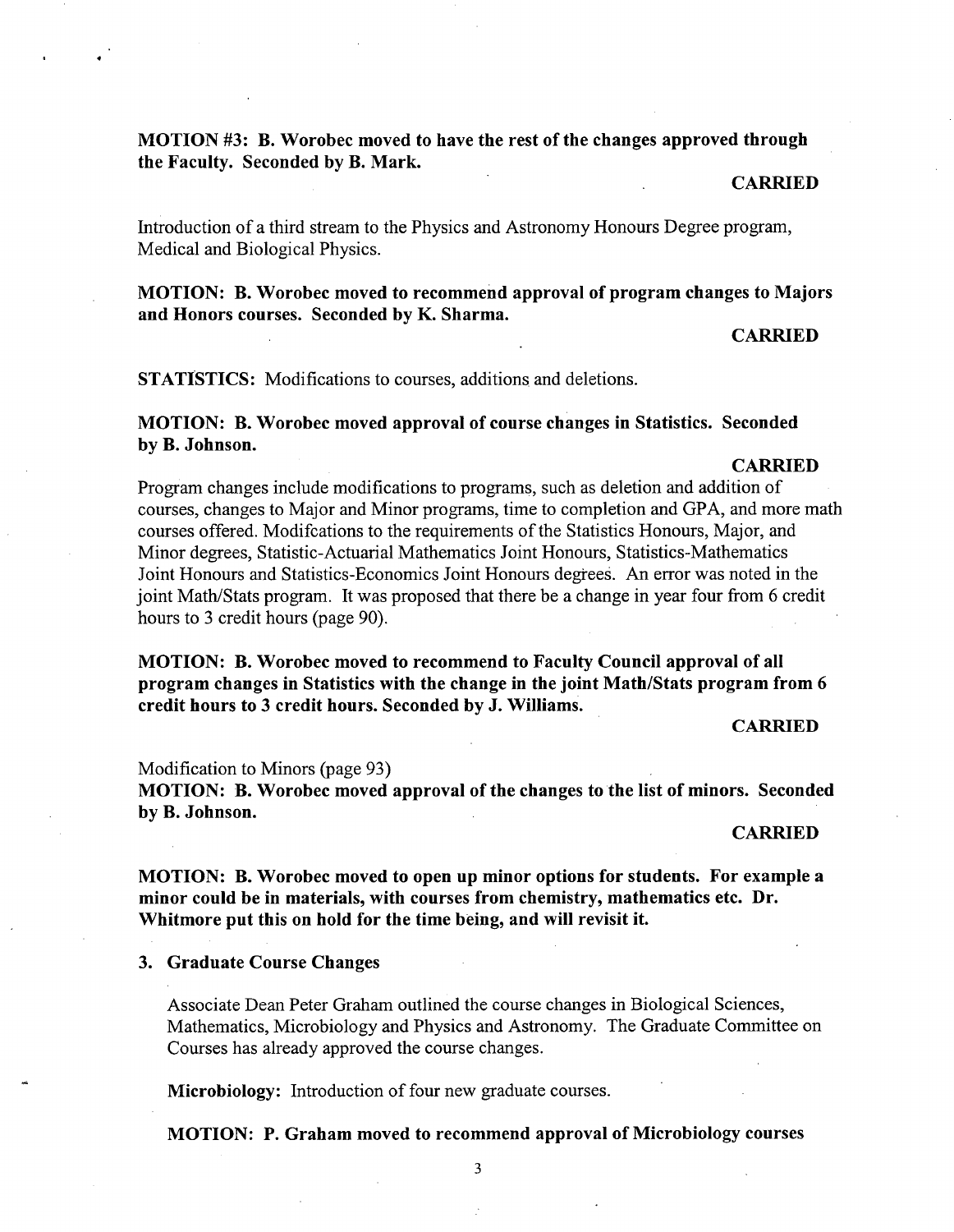#### **to Graduate Studies. Seconded by B. Mark**

#### **CARRIED**

**Physics:** Modification of two courses in physics.

**MOTION: P. Graham moved approval of course changes in Physics. Seconded by** K. **Sharma.** 

#### **CARRIED**

**Mathematics:** Modifications to one course and introduction of a second course.

**MOTION: P. Graham moved approval of course modification and introduction of a course. Seconded by J. Williams.** 

#### **CARRIED**

**Biological Sciences:** There are a number of changes relating to the amalgamation of Botany and Zoology. These are considered program changes and require approval to recommend them to Faculty Council. The material will be distributed to Faculty Executive Council members who will vote on recommending approval after perusing the documents.

# **4. Proposed Revisions to Terms of Reference for Faculty Council and Faculty Executive Council.**

B. Worobec outlined the proposed revisions to the committees and their terms of reference.

**MOTION: B. Worobec moved approval of changes to Faculty Executive and Faculty Council and their terms of reference. Seconded by J. Williams with the following friendly amendments.** 

- Faculty Executive terms of reference #v. should read "......when it is deemed  $\bullet$ *appropriate"*
- #x. should read "carry out other functions *that* Faculty Council shall...."
- Faculty Council terms of reference under Membership #g) should read *"the Dean of Extended Education"*

# **CARRIED**

#### **5. Final Exam Review Application Form**

B. Worobec reported that the Committee on Student Standing is proposing to make the form a faculty-wide template that departments can use. Committee members felt that the form should be modified to make it more flexible and that a different version of the form might be required for different departments. The Exam Review Application Form, with the appropriate revisons, will be forwarded to Faculty Council for approval, along with the Department of Chemistry's sample template for information.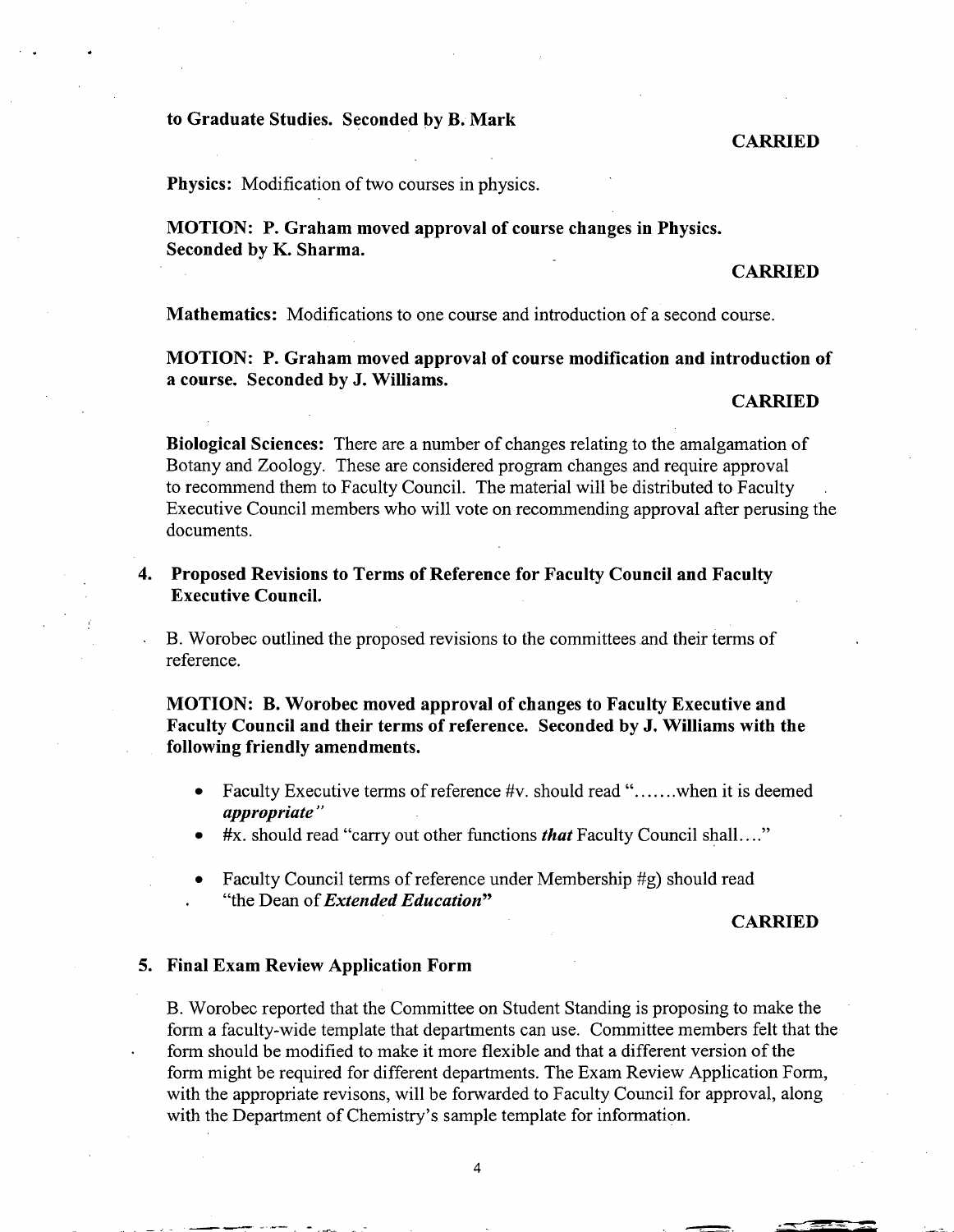**MOTION: B. Worobec moved approval of the form with modifications to include cases where the student is allowed to take the exam away.** 

# **6. Approval of draft agenda for September 9th Faculty Council Meeting.**

The Committee approved the agenda with the following revisions:

- Under item 2, "Introduction of New Members" add David Barnard to Computer  $\bullet$ Science.
- Add the Final Exam Review application form for approval.
- Add revisions to the terms of reference for Faculty Executive Council and Faculty Council.
- Add Undergraduate and Graduate Program changes for approval, not for information only.

#### **Dean's Report**

Dean Whitmore announced that he will do a full report at the Faculty Council meeting on September  $9<sup>th</sup>$ .

The Strategic Plan is on the Faculty of Science website and Dean Whitmore asked for comments. Dr. Whitmore announced that the Administrative Council retreat is scheduled for September 2 and a draft agenda for the coming year will be set. Topics for consideration are a review of the 3 year degree program, development of a research inventory, number of infrastructure processes. Dr. Whitmore will report on the outcome of the retreat.

### **Other Business**

There was no other business to report.

### **Adjournment**

The meeting adjourned at *4:45* p.m.